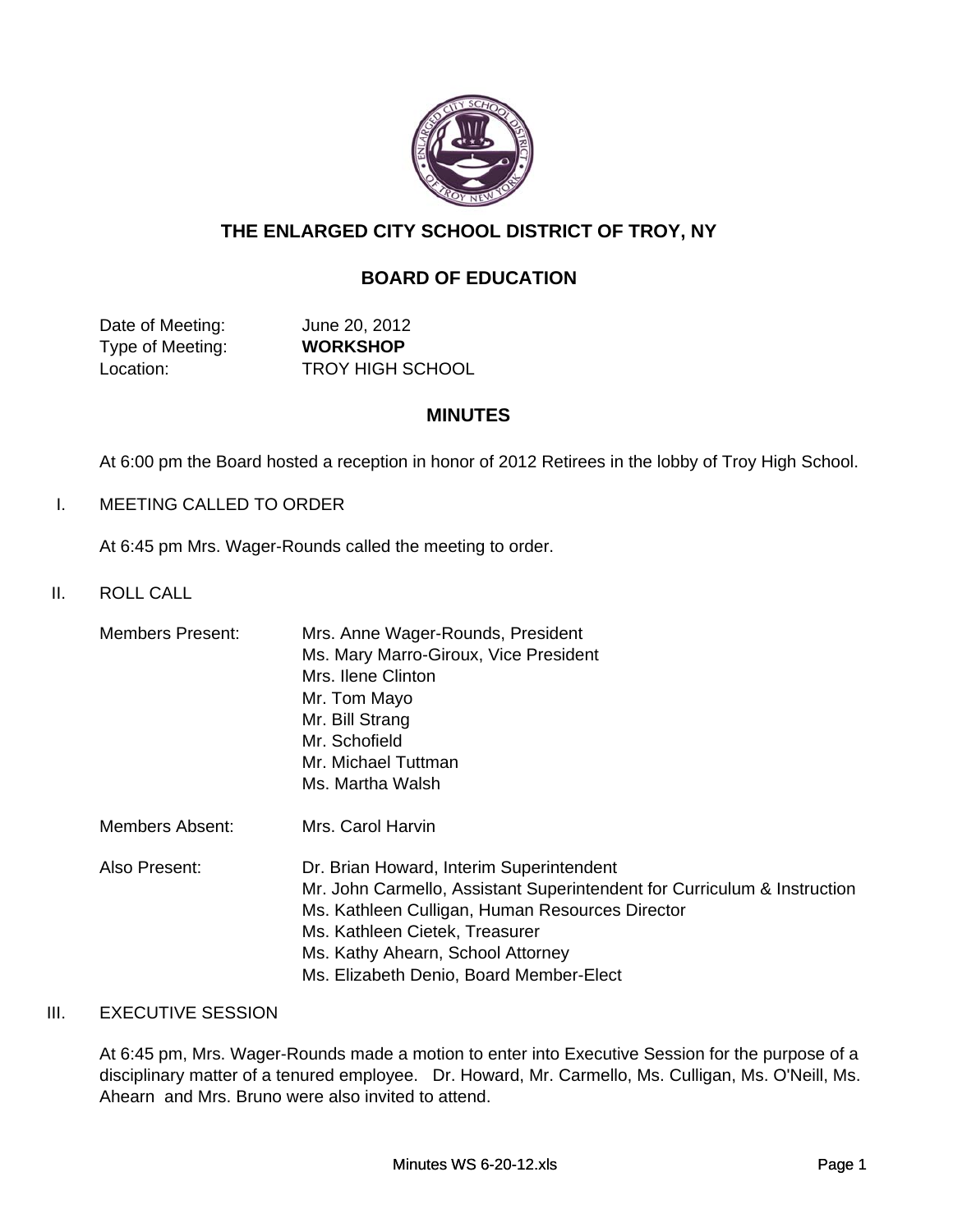## IV. PUBLIC SESSION

At 7:20 pm, Mrs. Wager-Rounds apologized for the delay and called the Public Session to order with the Pledge of Allegiance.

#### V. ANNOUNCEMENTS

Mrs. Wager-Rounds stated that tonight was Mary Marro-Giroux's last meeting as a Board member. She thanked Ms. Marro-Giroux for her dedication for the past 3 years and her work in moving the District forward. Mrs. Wager-Rounds introduced newly elected member Elizabeth Denio.

## VI. PUBLIC INPUT ON AGENDA AND NON-AGENDA ITEMS

(1) Stacy Sadowski - parent and DMS employee. She is concerned that transportation services with be shared with Lansingburgh School District based on problems which occurred this past September.

#### VII. SUPERINTENDENT'S ONE-YEAR STATUS REPORT OF DISTRICT

Dr. Howard gave a powerpoint presentation on the status of his experiences in the District since he was hired as Interim Superintendent on July 1, 2011. He highlighted the District's accomplishments including progress on Capital Project, Davis Bacon amendment , JIT for Doyle, CEP, Futures Education study, property audit and CASDA report.

He stated the District's trail to improvement is extremely difficult. If we fail, the results will be a tragedy for our students. The Board has discussed the path the District should take and established a new vision and mission statement. Improvements must be made to ensure a successful future for our District. The priority must be placed on education and student achievement. Student achievement, as measured by independent national assessments, is the way success will be defined. We need to hold people accountable and know what the students have achieved.

We need to improve employee attendance and work habits must change. Professional development is important to success. Student attendance must also improve.

Dr. Howard noted there are some achievement disparities amongst the schools. Every school should have high-quality instructors for better results. Resources may need to be shifted. Mr. Tuttman agreed there is a glaring disparity among the elementary schools and each year there is another graduation. Dr. Howard responded that Troy is eligible for \$232,000 in grant and there are things we need to do.

Mrs. Wager-Rounds thanked Dr. Howard and stated the Board looks forward to working with him another year.

## VIII. REVIEW FINANCIAL REPORTS (May)

Ms. O'Neill reviewed May financial reports. There was nothing unusual to report.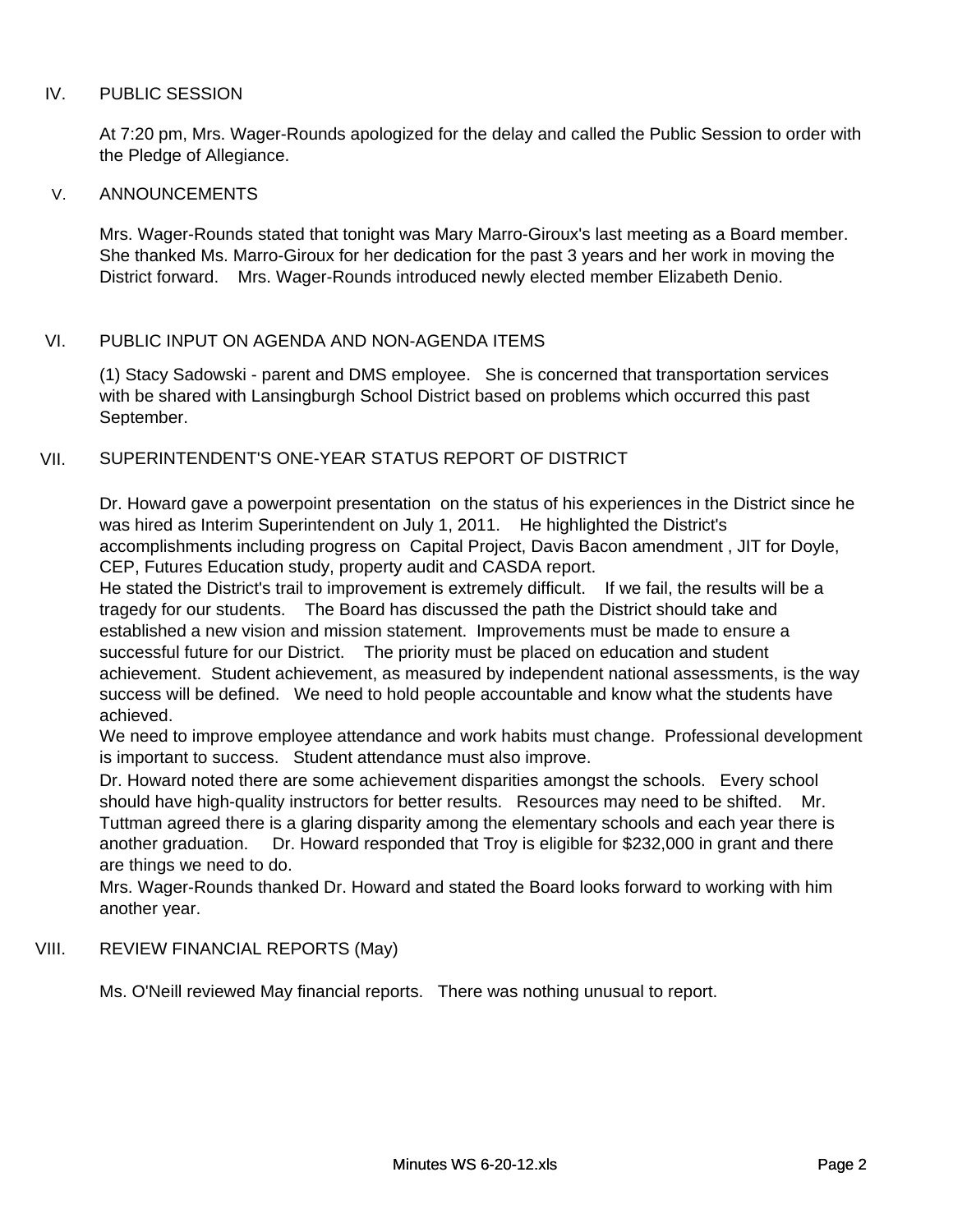#### IX. SUPERINTENDENT'S RECOMMENDATIONS - HUMAN RESOURCES

#### A. Staff Matters - Unclassified (Reviewed by Mr. Carmello)

**Mrs. Wager-Rounds made a motion to act on Items 1-15 as a Consent Agenda. Second: Ms. Marro-Giroux Mrs. Clinton requested the CASDA report from Dr. Howard before she leaves for vacation. Dr. Howard commented on status of reading teacher positions. He just received CASDA reading study which includes information to form a job description. If resources allow, his ideal scenario would be to restore 4 positions plus literacy coach at July 3rd BOE meeting. Reading Specialist/Coach would have a critical role and be a priority for PS 2, CHS, DMS, PS14 then split PS16 and PS18. He stated we would have to stay within the budget for this. Discussion:**

**Carried: 8-0**

BE IT RESOLVED, that the Board of Education of the Enlarged City School District of Troy, NY, hereby accepts the recommendation of the Superintendent to approve the following unclassified personnel actions:

1. Unclassified Employee - Abolish positions effective 7/1/12:

| Remedial Reading Teachers (12) | Special Education (2)   |
|--------------------------------|-------------------------|
| Math $(1)$                     | Speech (1)              |
| Science (1)                    | Teaching Assistants (2) |
| Social Studies (1)             |                         |

#### 2. Unclassified Employee - Resignation for Purpose of Retirement

| NAME<br><u> London and Communication and Communication and Communication and Communication and Communication and Communication and Communication and Communication and Communication and Communication and Communication and Communicati</u> | TENURE AREA | % SERVICE | ASSIGNMENT | <b>FFFFCTIVE DATE</b> |
|----------------------------------------------------------------------------------------------------------------------------------------------------------------------------------------------------------------------------------------------|-------------|-----------|------------|-----------------------|
| a. Lynn Mayack                                                                                                                                                                                                                               | :Iementarv  | $00\%$    | School 18  | 11/1/13               |

3. Unclassified Employee - Temporary Appointments

| <u>NAME</u>       | TENURE AREA /                                          | $\frac{9}{6}$ | <b>ASSIGN</b> | <b>EFFECTIVE</b>    | CERT          | <b>SALARY</b>             |
|-------------------|--------------------------------------------------------|---------------|---------------|---------------------|---------------|---------------------------|
|                   | <b>POSTION TITLE</b>                                   | SERVICE       |               | <b>DATES</b>        | <b>STATUS</b> | RATE                      |
| a. Jarred Collins | Mathematics                                            | 100%          | THS           | $5/11/12 - 6/14/12$ | Mathematics.  | \$42,500 (to be prorated) |
| (S. Shoemaker)    |                                                        |               |               |                     | Initial       | $(S-1, Col A)$            |
|                   | (amend effective dates from BOE Agenda 6/6/12, page 3) |               |               |                     |               |                           |

#### 4. Unclassified Employee - 2012-13 Field Discipline Leaders

| <b>NAME</b>         | <b>TENURE AREA</b>      | <b>ASSIGNMENT</b> |                           | <b>SALARY RATE</b> |
|---------------------|-------------------------|-------------------|---------------------------|--------------------|
| a. Diane Allen      | <b>Remedial Reading</b> | School 2          | <b>ELA/Social Studies</b> | \$1,848.00 stipend |
| b. Maria Walker     | Elementary              | School 2          | Math/Science              | \$1,848.00 stipend |
| c. Summer Logrippo  | Elementary              | School 14         | ELA/SS Co-Advisor         | \$924.00 stipend   |
| d. Christl Mueller  | <b>Remedial Reading</b> | School 14         | ELA/SS Co-Advisor         | \$924.00 stipend   |
| e. Linda Wiss       | <b>Remedial Reading</b> | School 14         | Math/Science              | \$1,848.00 stipend |
| f. Mara Wager       | Elementary              | School 16         | Math/Science              | \$1,848.00 stipend |
| g. Dana Cadman      | Elementary              | School 18         | Math/Science              | \$1,848.00 stipend |
| h. Shannon Robinson | <b>Remedial Reading</b> | <b>CHS</b>        | <b>ELA/Social Studies</b> | \$1,848.00 stipend |
|                     |                         |                   |                           |                    |

(stipend plus up to 6 days release time TBD by Building Principal for all of the above)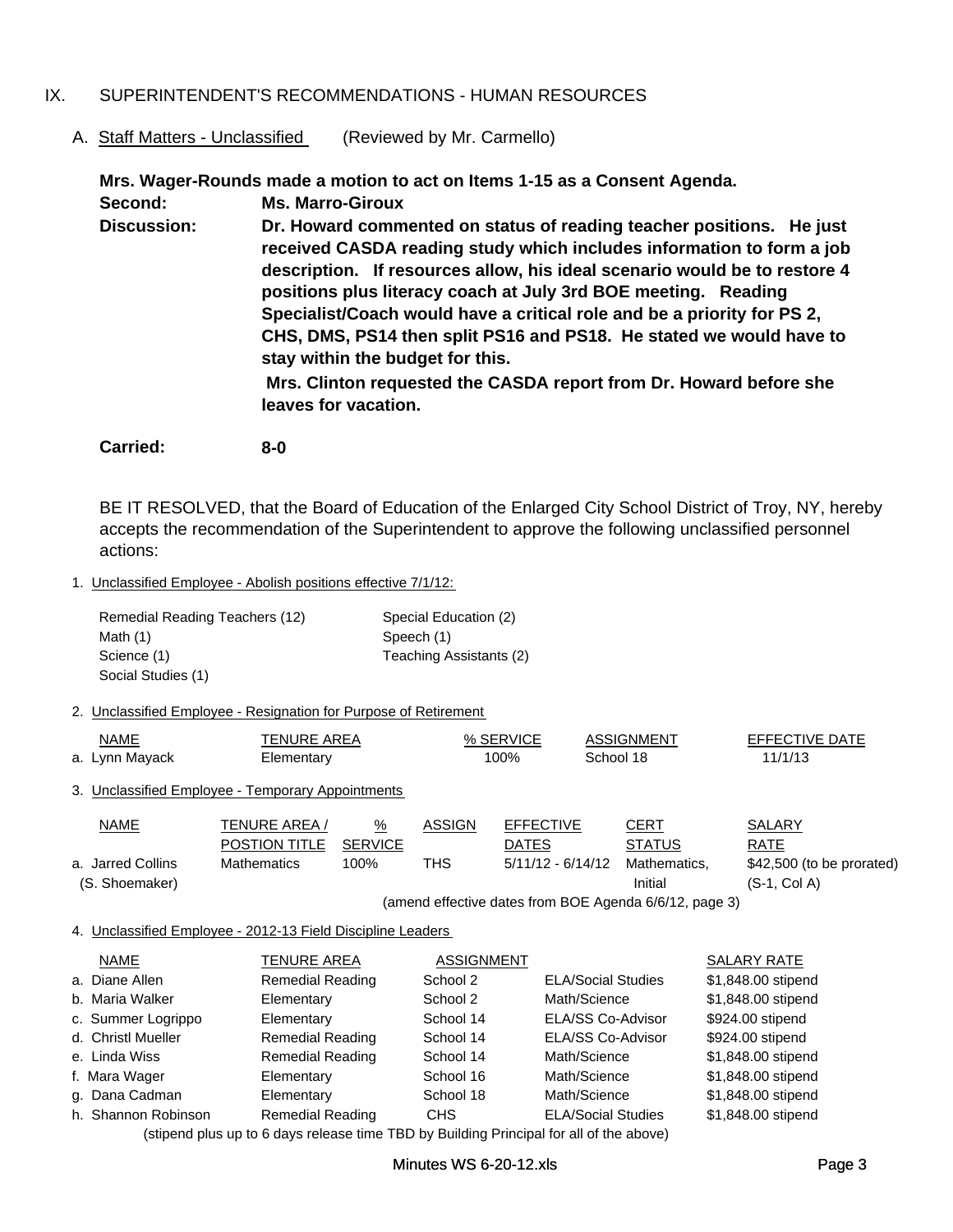- 5. Unclassified Employees 2011-12 School 2 Professional Development (School Improvement Grant)
- a. School Improvement Team for 16 hours each @ \$31.00 per hour Diane Allen MaryFrancis Jaromin Jennifer Prendergast Jamie Bowen Nancy LaMarca Jeffrey Shanno Elizabeth Dowd Janet Morandi Catherine Tedesco b. Compass Training for 17 hours each @ \$31.00 per hour Diane Allen MaryFrancis Jaromin Jennifer Prendergast Jamie Bowen Nancy LaMarca Jeffrey Shanno Elizabeth Dowd Janet Morandi Catherine Tedesco 6. Unclassified Employees - 2011-12 DMS Professional Development (STAIR Grant) a. Vocabulary & Writing for 2 hours each @ \$31.00 per hour Jennifer DeMarco **Diane DiClementi** Nancy Smith b. Academic Data Analysis & Planning for 2 hours each @ \$31.00 per hour Karen Altman **Marjorie Bebevoise** Melissa Gardner Melissa Gardner Marjorie Olsen-Isbester Milton Architzel **State Gemeen Communist Communist Communist Communist Communist Communist Communist Communist Communist Communist Communist Communist Communist Communist Communist Communist Communist Communist Communist C** Carol Bazan **Kelly Deskewicz** Amy Khuzwayo **Elizabeth Pollock** Helena Bohl Diane DiClementi Christina Kole Christine Potaczala Kellee Bonenfant **Karen Driscoll** Caroline Lee **Brock Renfrew** Celine Boule **Paul Dunleavy Paul Dunleavy** William Leight Nancy Shanno Ann Capobianco Julia Dunsmoor Patricia Loughman Sonya Shaw Kerry Carhart Cynthia Dybas Mary McManus Charles Smith JeffreyCarminati Tara Evans Michael Neumann Nancy Smith Matthew Chapkowsky Marisa Gale **Nancy Todor** Lisa Nocella Nancy Todor 7. Unclassified Employees - 2012 Secondary Summer School (7/2/12 - 8/17/12) NAME TENURE AREA STEP SALARY RATE a. Matthew Carlock **Social Studies** 1 54,177.00 pending enrollment b. Matthew Carlock SS Substitute  $$67.00 / day$ 8. Unclassified Employees - 2012 School Counselors Summer Work NAME ASSIGNMENT SALARY RATE MAX DAYS

| .                              | .          | -----------    | .       |
|--------------------------------|------------|----------------|---------|
| a. Ashley Grande               | School 1   | \$230.00 / day | 15 days |
| b. Immaculine Jolivert         | School 2   | \$258.38 / day | 2 days  |
| c. Lauren Reynolds             | School 14  | \$248.50 / day | 2 days  |
| d. Laura Stukenborg            | School 16  | \$272.50 / day | 2 days  |
| e. Qiana Young                 | CHS.       | \$237.50 / day | 2 days  |
| f. Ann Capobianco              | <b>DMS</b> | \$267.13 / day | 7 days  |
| g. Catherine Culkin-Boice      | <b>DMS</b> | \$265.00 / day | 7 days  |
| h. Sonya Shaw                  | <b>DMS</b> | \$273.25 / day | 7 days  |
| <i>i.</i> Christine Dauphinais | <b>THS</b> | \$248.50 / day | 15 days |
| j. Heather Gelatt              | <b>THS</b> | \$232.50 / day | 15 days |
| k. Colleen O'Flaherty          | <b>THS</b> | \$267.13 / day | 15 days |
| I. Christine Potaczala         | <b>THS</b> | \$243.50 / day | 15 days |
| m. Charles Riccio              | THS        | \$455.00 / day | 15 days |
|                                |            |                |         |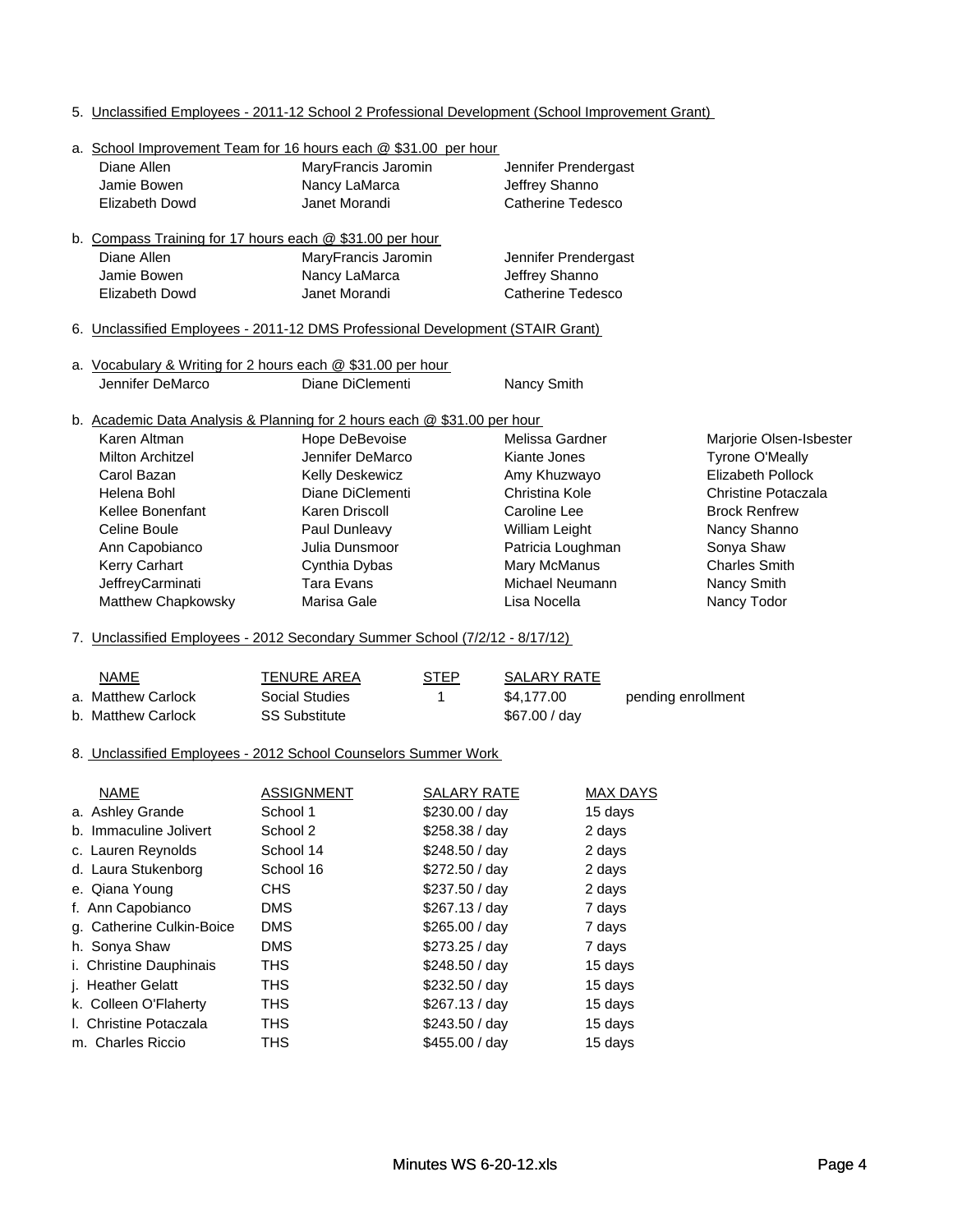9. Unclassified Employees - 2012 School Psychologists Summer Work

| <b>NAME</b>                                                                   | <b>ASSIGNMENT</b>       | <b>SALARY RATE</b> | MAX DAYS                   |                      |
|-------------------------------------------------------------------------------|-------------------------|--------------------|----------------------------|----------------------|
| a. Brianna Olsen                                                              | School 1                | \$238.75 / day     | 7 days                     |                      |
| b. MaryFrances Jaromin                                                        | School 2                | \$365.00 / day     | 7 days                     |                      |
| c. Andrea Murray                                                              | School 14               | \$262.50 / day     | 7 days                     |                      |
| d. Maitri Blednick                                                            | School 16 / 18          | \$455.00 / day     | 7 days                     |                      |
| e. Maxine Brisport                                                            | <b>CHS</b>              | \$380.00 / day     | 7 days                     |                      |
| f. Amy Khuzwayo                                                               | <b>DMS</b>              | \$262.50 / day     | 7 days                     |                      |
| g. Colleen Syrett                                                             | <b>THS</b>              | \$262.50 / day     | 7 days                     |                      |
| h. Colleen Syrett                                                             | <b>CSE Chairperson</b>  | \$262.50 / day     | 6 days                     |                      |
| i. Holly Toteno                                                               | Charter / Private       | \$258.38 / day     | 7 days                     |                      |
| i. Holly Toteno                                                               | <b>CSE Chairperson</b>  | \$258.38 / day     | 6 days                     |                      |
| k. Nancy Chicoine                                                             | <b>CSE Chairperson</b>  | \$455.00 / day     | 15 days                    |                      |
| I. Rebecca DeVries                                                            | <b>CPSE Chairperson</b> | \$258.38 / day     | 15 days                    |                      |
| m. Karen Driscoll                                                             | <b>CSE Chairperson</b>  | \$393.75 / day     | 15 days                    |                      |
|                                                                               |                         |                    |                            |                      |
| 10. Unclassified Employees - 2012 Elementary Summer Professional Development  |                         |                    |                            |                      |
| a. CHS Problem Solving Team for 16 hours each @ \$31.00 / hour (SINI Grant)   |                         |                    |                            |                      |
| Maitri Blednick                                                               | Tanya Kane              |                    | Shannon Robinson           |                      |
| Jennifer Burns-Epstein                                                        | Emmalee Olszewski       |                    | <b>Christine Scharnott</b> |                      |
| b. CHS Shared Decision Making for 16 hours each @ \$31.00 / hour (SINI Grant) |                         |                    |                            |                      |
| <b>Theresa Bellerose</b>                                                      | Shannon Robinson        |                    | Dawn Thompson              |                      |
| <b>Thomas Carroll</b>                                                         | John Stiso              |                    | Susan Wold                 |                      |
|                                                                               |                         |                    |                            |                      |
| c. School 18 for 10 hours each @ \$31.00 per hour (General Fund)              |                         |                    |                            |                      |
| Mary Abbott                                                                   | Amy Fraser              |                    | Aimee Todd                 |                      |
| Jason Boemio                                                                  | Michelle Rose           |                    | Jane Wells                 |                      |
| d. School 14 for 12 hours each @ \$31.00 per hour (Title I)                   |                         |                    |                            |                      |
| Tara Higgins-Pascucci                                                         | Lauren Reynolds         |                    | Joann Woitkoski            | Kathleen McLaren     |
| Andrea Murray                                                                 | Susan Tario             |                    |                            | (\$26.00 per hour)   |
| e. School 2 for 10.5 hours each @ \$31.00 per hour (School Improvement Grant) |                         |                    |                            |                      |
| Abra Bentley                                                                  | Christina Jacques       |                    | Jennifer Prendergast       | Kari Testo           |
| Deanna Clark                                                                  | Sherry Massaro          |                    | Deborah St. Onge           | Joanne Valenti       |
| <b>Megan Collins</b>                                                          | Janet Morandi           |                    | Samantha Sleasman          | Rosa Walker          |
| <b>Elizabeth Dowd</b>                                                         | Sarah O'Hearn           |                    | Catherine Tedesco          | Mary Zakarka         |
| John Hickey                                                                   |                         |                    |                            |                      |
| f. Elementary ELA for 12 hours each @ \$31.00 per hour (Title I)              |                         |                    |                            |                      |
| Mary Abbott                                                                   | Sara Dube               |                    | <b>ChristI Mueller</b>     | Julie Safranko       |
| Kathryn Amazon                                                                | Carrie Dwyer            |                    | Margaret Mulligan          | Cara Salvi           |
| Kathleen Balint                                                               | Amy Fraser              |                    | Elizabeth O'Connor         | MaryAnne Schiermeyer |
| Carrie Beebe                                                                  | Katherine Giachetta     |                    | Bonnie O'Connor            | <b>Treva Shaer</b>   |
| Elizabeth Behan                                                               | <b>Therese Goyette</b>  |                    | Sarah O'Hearn              | Samantha Sleasman    |
| Abra Bentley                                                                  | Janice Hayward          |                    | Lynn Patanian              | Amye Speirs          |
| Carolyn Borkowski                                                             | Amy Heinze              |                    | Amy Patricelli             | Genevieve Stinson    |
| Marianna Brunell                                                              | Eileen Hickey           |                    | Jennifer Prendergast       | Lyn Walsh            |
| Celine Casey                                                                  | Susan Himes             |                    | Marci Quinn                | Jane Wells           |
| Hannah Christopher                                                            | AnnMarie Jabour         |                    | Kelly Phelan               | William Wendelken    |
| Deniece Clancy                                                                | Christina Jacques       |                    | Sarah Rames                | <b>Ronald West</b>   |
| Deanna Clark                                                                  | Staci Lansley           |                    | Shannon Robinson           | Tenika Wilcox        |
| Colleen Denio                                                                 | Summer Logrippo         |                    | Patricia Rogers            | Susan Wold           |
| Sabina Dinardo                                                                | Anthony Mauriello       |                    | Megan Rosenzwieg           | Mary Zakarka         |
| Elizabeth Dowd                                                                | Linda McHenry           |                    | MaryAnn Ryan               |                      |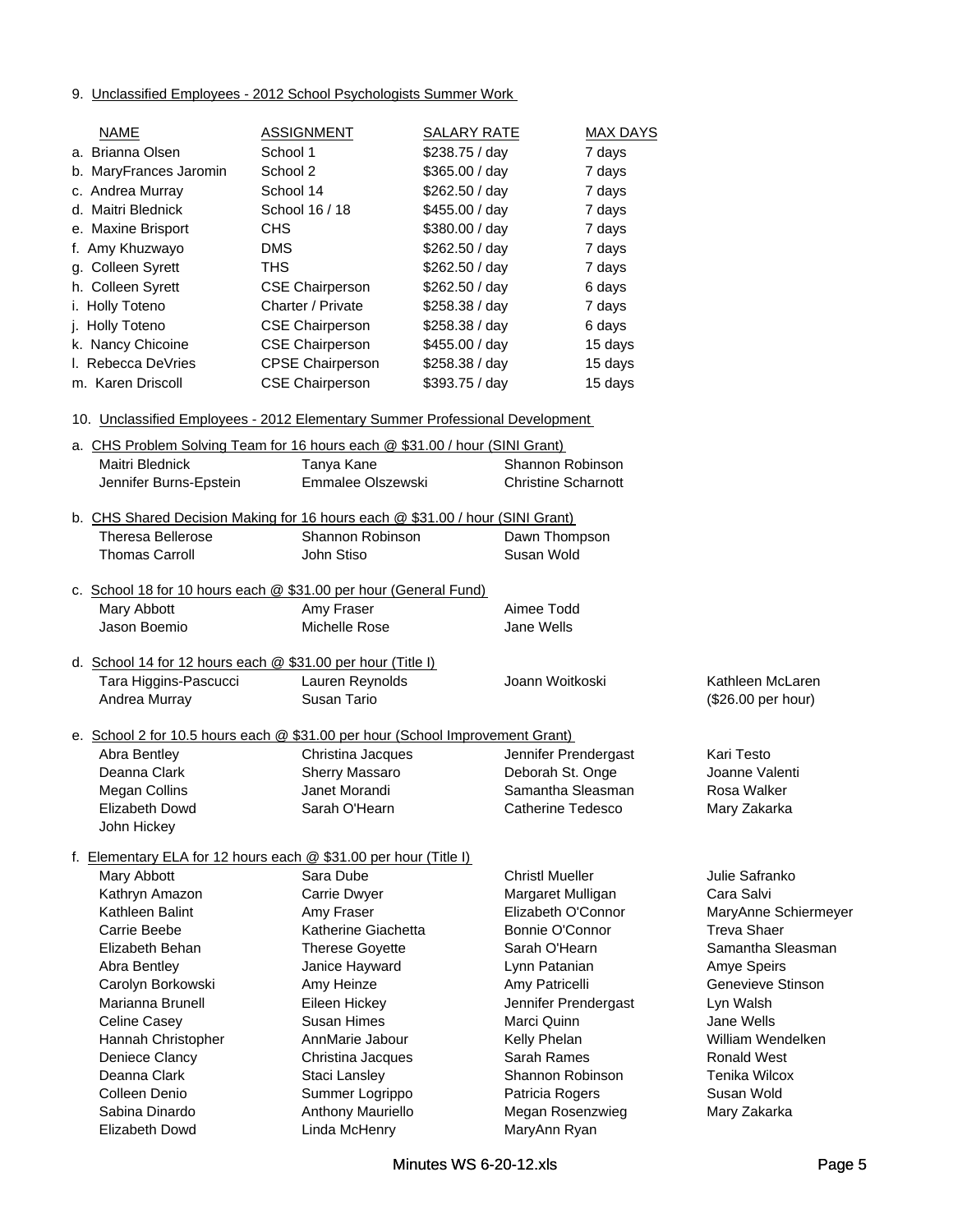g. ISA Training for 5 days @ \$500.00 each (General Fund)

| Mary Abbott                                                      | Susan Delaney     | <b>Christl Mueller</b>  | Genevieve Stinson          |
|------------------------------------------------------------------|-------------------|-------------------------|----------------------------|
| Kathleen Balint                                                  | Sara Dube         | Victoria Nadeau         | <b>Susan Stewart</b>       |
| Elizabeth Behan                                                  | Michelle Emma     | Kristen Philpotts       | Kari Testo                 |
| Maitri Blednick                                                  | Amy Fraser        | <b>Christine Potter</b> | <b>Charles Walker</b>      |
| Gary Bloomingdale                                                | Nancy Greco       | Jennifer Prendergast    | Jane Wells                 |
| Carolyn Borkowski                                                | Shannon Haegele   | Marci Quinn             | Tenika Wilcox              |
| Jennifer Bourgault                                               | Christina Jacques | Sarah Rames             | <b>Gail Willner-Giwerd</b> |
| Jennifer Burns-Epstein                                           | Tanya Kane        | Shannon Robinson        | Susan Wold                 |
| Deniece Clancy                                                   | Anthony Mauriello | MaryAnn Ryan            | Mary Zakarka               |
| Deanna Clark                                                     | Linda McHenry     | Samantha Sleasman       |                            |
| h. Elementary Math for hours listed @ \$31.00 per hour (Title I) |                   |                         |                            |
| Kathleen Balint                                                  | 6 hours           | Cara Salvi              | 6 hours                    |
| Elizabeth Behan                                                  | 3 hours           | Treva Shaer             | 6 hours                    |
|                                                                  |                   |                         |                            |

| Elizabeth Denan          | 3 HUUIS | Tieva Əlidel             | <b>DILOUIS</b> |
|--------------------------|---------|--------------------------|----------------|
| <b>Maureen Butler</b>    | 6 hours | <b>Amye Speirs</b>       | 6 hours        |
| Colleen Denio            | 6 hours | Genevieve Stinson        | 3 hours        |
| Sabina Dinardo           | 6 hours | John Stiso               | 6 hours        |
| Amy Fraser               | 6 hours | Mara Wager               | 6 hours        |
| Susan Himes              | 6 hours | Rosa Walker              | 6 hours        |
| Jennifer Kristel         | 3 hours | Patricia Weaver-Lipscomb | 3 hours        |
| Summer Logrippo          | 6 hours | Jane Wells               | 6 hours        |
| <b>Anthony Mauriello</b> | 3 hours | William Wendelken        | 6 hours        |
| Sarah O'Hearn            | 3 hours | Susan Wold               | 3 hours        |
|                          |         |                          |                |

#### 11. Unclassified Employees - 2012 Secondary Summer Professional Development

#### a. Middle School for hours listed @ \$31.00 per hour (Title I)

| Karen Altman         | 19 hours | Kiante Jones           | 5 hours  |
|----------------------|----------|------------------------|----------|
| Kellee Bonenfant     | 19 hours | Amy Khuzwayo           | 43 hours |
| Celine Boule         | 5 hours  | Patricia Loughman      | 19 hours |
| Candace Bousman      | 19 hours | Michael Neumann        | 5 hours  |
| <b>Kerry Carhart</b> | 19 hours | Lisa Nocella           | 5 hours  |
| Hope DeBevoise       | 5 hours  | <b>Tyrone O'Meally</b> | 5 hours  |
| Jennifer DeMarco     | 5 hours  | Elizabeth Pollock      | 43 hours |
| Karen Driscoll       | 28 hours | <b>Brock Renfrew</b>   | 5 hours  |
| Paul Dunleavy        | 5 hours  | Nancy Todor            | 10 hours |
| Tara Evans           | 19 hours | <b>Colleen Syrett</b>  | 18 hours |
|                      |          |                        |          |

#### b. High School for 9 hours each @ \$31.00 per hour (General Fund)

| Sara Blair      | <b>Beth Renna</b> | MaryAnn Stiso |
|-----------------|-------------------|---------------|
| MaryJo Heenehan | Sherri Ryan       | Kathy Vener   |
| Tara Polmateer  | Ronald Sousa      | Anne Weaver   |

| c. Career & Technical Education for 6 hours each @ \$31.00 per hour (General Fund) |                      |                          |
|------------------------------------------------------------------------------------|----------------------|--------------------------|
| Andrew Baitinger                                                                   | <b>William Clark</b> | Linda Lupian             |
| Jeanne Berard                                                                      | Gregory Hansen       | <b>Robert Philipchik</b> |
| John Burger                                                                        | David Laiacona       | <b>Gary Purcell</b>      |
|                                                                                    |                      |                          |

| d. English & Reading for hours listed @ \$31.00 per hour (General Fund & Title I) |          |                     |          |
|-----------------------------------------------------------------------------------|----------|---------------------|----------|
| Kellee Bonenfant                                                                  | 18 hours | Daniel Hayes        | 12 hours |
| Joanne Boyd                                                                       | 12 hours | Sara Ladopolous     | 12 hours |
| Hope DeBevoise                                                                    | 18 hours | William Leight      | 18 hours |
| <b>Kelly Deskewicz</b>                                                            | 18 hours | Linda McHenry       | 30 hours |
| Honorah Donovan                                                                   | 12 hours | Jessica Murray      | 12 hours |
| Cynthia Dybas                                                                     | 18 hours | Lisa Nocella        | 18 hours |
| Marisa Gale                                                                       | 18 hours | <b>Judith Scher</b> | 12 hours |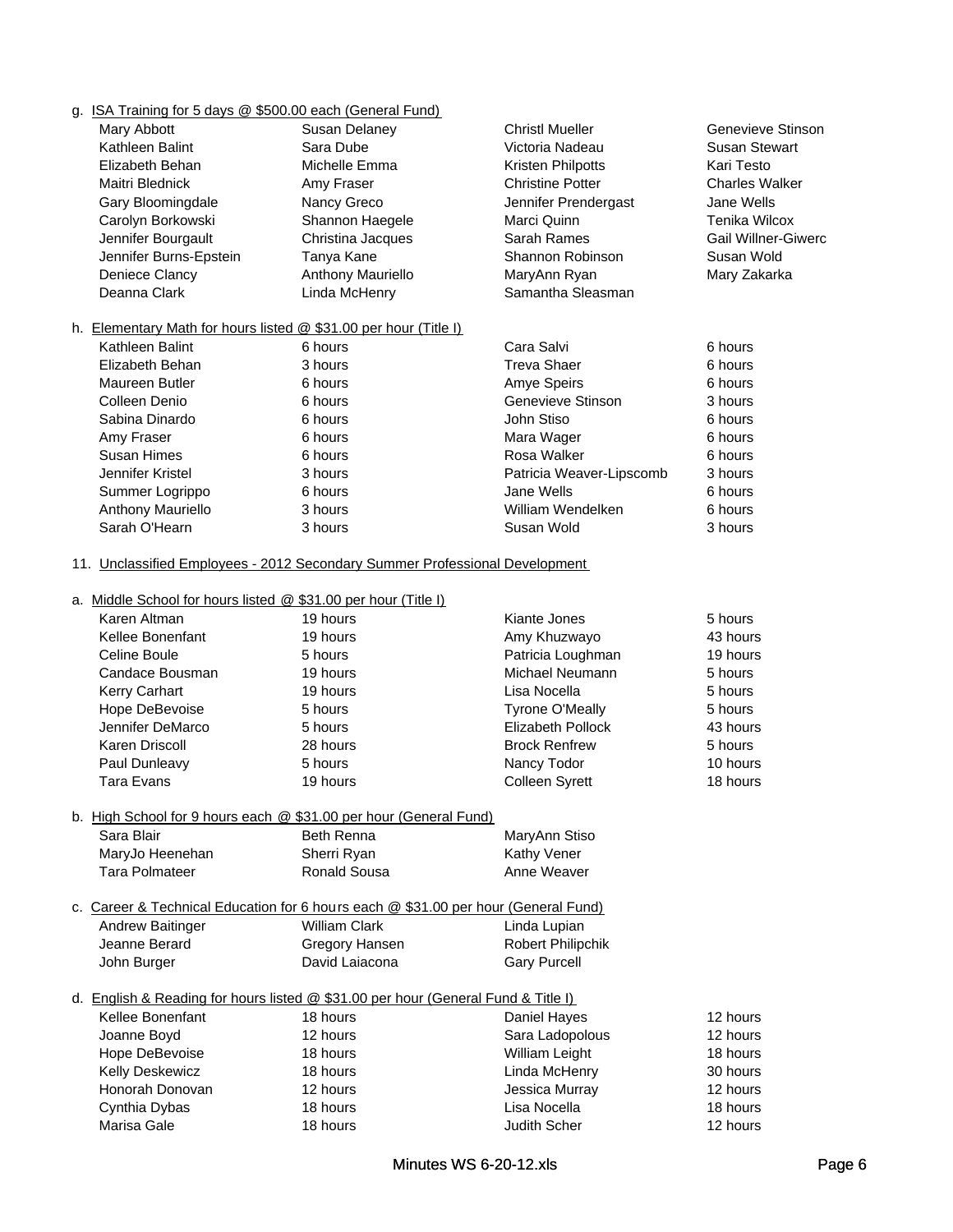| Marcia Galuski                                                                  | 12 hours                | Sheryl Schoonmaker         | 18 hours |
|---------------------------------------------------------------------------------|-------------------------|----------------------------|----------|
| Melissa Gardner                                                                 | 18 hours                | Elizabeth Willson          | 12 hours |
| Cassandra Gronlund                                                              | 12 hours                |                            |          |
|                                                                                 |                         |                            |          |
| e. Foreign Language for hours listed @ \$31.00 per hour (General Fund)          |                         |                            |          |
| Alicia Cariello                                                                 | 12 hours                | Joseph Pafundi             | 12 hours |
| <b>Eleanor Christie</b>                                                         | 6 hours                 | Concetta Pasqua            | 30 hours |
| Sergio Espinal                                                                  | 12 hours                | Monique Serafin            | 24 hours |
| Jamie Gargano                                                                   | 24 hours                | Lisa Serafini-Alonzi       | 18 hours |
| Marion Greenberg                                                                | 42 hours                |                            |          |
| f. Mathematics for hours listed @ \$31.00 per hour (General Fund & Title I)     |                         |                            |          |
| Karen Altman                                                                    | 6 hours                 | Eleni Karannassiu          | 18 hours |
| Laura Arnold                                                                    | 18 hours                | <b>Christine Kole</b>      | 12 hours |
| Carol Bazan                                                                     | 24 hours                | <b>Michael Neumann</b>     | 12 hours |
| Candace Bousman                                                                 | 6 hours                 | Michael Nirsberger         | 6 hours  |
| Jennifer DeMarco                                                                | 18 hours                | Nancy Smith                | 42 hours |
| <b>Nicole Desrosiers</b>                                                        | 6 hours                 | Michelle Szakmary          | 6 hours  |
| Diane DiClementi                                                                | 18 hours                | <b>Mary Grace Tompkins</b> | 48 hours |
| Julia Dunsmoor                                                                  | 12 hours                |                            |          |
|                                                                                 |                         |                            |          |
| g. Science for hours listed @ \$31.00 per hour (General Fund & Title I)         |                         |                            |          |
| Milton Architzel                                                                | 8 hours                 | Rebecca Kaiser             | 12 hours |
| Celine Boule                                                                    | 12 hours                | Linda Kostun               | 12 hours |
| Kim Bruton                                                                      | 12 hours                | Meghan Kuhn                | 12 hours |
| Jeffrey Carminati                                                               | 8 hours                 | Carolyn Lee                | 8 hours  |
| <b>Michael Cassels</b>                                                          | 6 hours                 | <b>Brian Poland</b>        | 12 hours |
| Paul Dunleavy                                                                   | 12 hours                | Rebecca Sparacin           | 12 hours |
| <b>Justin Haviland</b>                                                          | 12 hours                | Laura Tedesco              | 12 hours |
| James Hoffman                                                                   | 12 hours                |                            |          |
| h. Social Studies for hours listed @ \$31.00 per hour (General Fund & Title I)  |                         |                            |          |
| Christina Buckley                                                               | 12 hours                | Tyrone O'Meally            | 12 hours |
| Anthony Foster                                                                  | 6 hours                 | <b>Richard Steinbach</b>   | 6 hours  |
| <b>Bridget Glasser</b>                                                          | 12 hours                | Caitlin Ziobroswki         | 12 hours |
| Kiante Jones                                                                    | 12 hours                |                            |          |
|                                                                                 |                         |                            |          |
| 12. Unclassified Employees - 2012 District-Wide Summer Professional Development |                         |                            |          |
| a. Professional Development for 18 hours each @ \$31.00 per hour (Title I)      |                         |                            |          |
| Dana Cadman                                                                     | Nicole Desrosiers       | Mark Walsh                 |          |
| Seth Cohen                                                                      | <b>Barbara Martenis</b> | <b>Elizabeth Willson</b>   |          |
|                                                                                 |                         |                            |          |
| b. Media Center for 6 hours each @ \$31.00 per hour (Title I)                   |                         |                            |          |
| Diane Briggs                                                                    | Jamie Holmes            | Nancy Serson               |          |
| c. Music for hours listed @ \$31.00 per hour (General Fund)                     |                         |                            |          |
| Jason Boemio                                                                    | 12 hours                | Tara Higgins-Pascucci      | 12 hours |
| <b>Mark Calkins</b>                                                             | 10 hours                | Kenneth Kelly              | 10 hours |
| Nathaniel Coyne                                                                 | 10 hours                | Lori McAllister            | 10 hours |
| David Cudzilo                                                                   | 5 hours                 | John Vatalaro              | 10 hours |
| Deborah Friedman                                                                | 10 hours                | <b>Timothy Williams</b>    | 10 hours |
| Rhonda Hermance                                                                 | 10 hours                |                            |          |

d. Pre-K for 9 hours @ \$31.00 per hour (Title I) Dawn Bulmer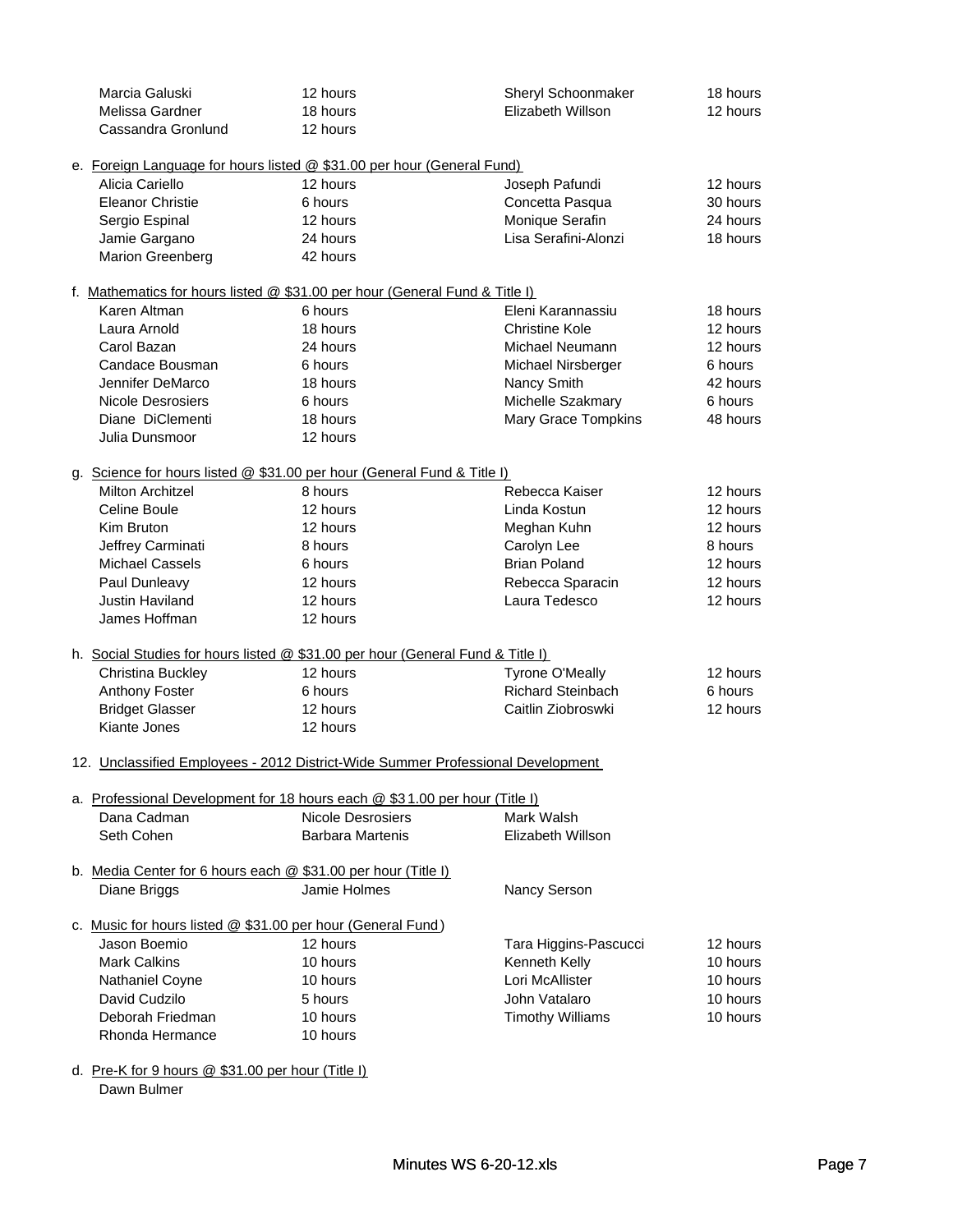- e. Professional Development for 12 hours @ \$31.00 per hour (Title I) Janna Hanusik-Spadoni Barbara Martenis
- f. Professional Development for hours listed @ \$31.00 per hour (General Fund)

| Sara Blair      | 20 hours | Beth Renna             | 20 hours |
|-----------------|----------|------------------------|----------|
| Marcia Galuski  | 20 hours | Jennifer Rice          | 20 hours |
| MaryJo Heenehan | 20 hours | <b>Stacy Shoemaker</b> | 20 hours |
| Tara Polmateer  | 20 hours | Ronald Sousa           | 30 hours |

|                        | g. Professional Development for 10 hours each @ \$31.00 per hour (Title I) |               |                |
|------------------------|----------------------------------------------------------------------------|---------------|----------------|
| Maitri Blednick        | Rebecca Devries                                                            | Amy Khuzwayo  | Colleen Syrett |
| <b>Maxine Brisport</b> | Karen Driscoll                                                             | Andrea Murray | Holly Toteno   |
| Nancy Chicoine         | MaryFrances Jaromin                                                        | Brianna Olsen |                |

13. Unclassified Employee - 2012-13 Evening School 'Sunset Program'

| NAME              | <b>POSITION TITLE</b> | MAX HOURS                 | SALARY RATE    |
|-------------------|-----------------------|---------------------------|----------------|
| a. Ronald Sousa   | Program Director      | Mon-Thurs $@$ 4 hrs / day | \$30.00 / hour |
| b. Charles Riccio | School Counselor      | Mon-Thurs $@3$ hrs / day  | \$30.00 / hour |

14. Unclassified Employees - 2011-12 Substitutes

HOME TUTORS (\$31.00 / hour) Rebecca Sparacin

15. Unclassified Employees - 2012-13 Substitutes

ADMINISTRATORS (\$400.00 / day) Lorraine Colistra Joseph Padalino Jeanna Kukulka Frank Tedesco

B. Staff Matters - Classified (Reviewed by K. Culligan)

**Mrs. Wager-Rounds made a motion to act on Items 1-5 as a Consent Agenda. Second: Ms. Marro-Giroux Carried: 8-0**

BE IT RESOLVED, that the Board of Education of the Enlarged City School District of Troy, NY, hereby accepts the recommendation of the Superintendent to approve the following classified personnel actions:

1. Classified Employee - Abolish positions effective 7/1/12

Laborer (1) Maintenance (1)

2. Classified Employee - 2012-13 Interns (Unpaid)

| NAME                  | <b>COLLEGE</b>    | AREA OF STUDY | <b>SUPERVISOR</b>    | ASSIGNMENT      |
|-----------------------|-------------------|---------------|----------------------|-----------------|
| a. Eddy Badinga Vonga | Bryant & Stratton | Technology    | Antoine Harrison     | District        |
| b. Richard Harris     | Army Reserves     | Technology    | Billy Ray McLaughlin | District        |
| c. Jose Marrero       | Army Reserves     | Technology    | Billy Ray McLaughlin | <b>District</b> |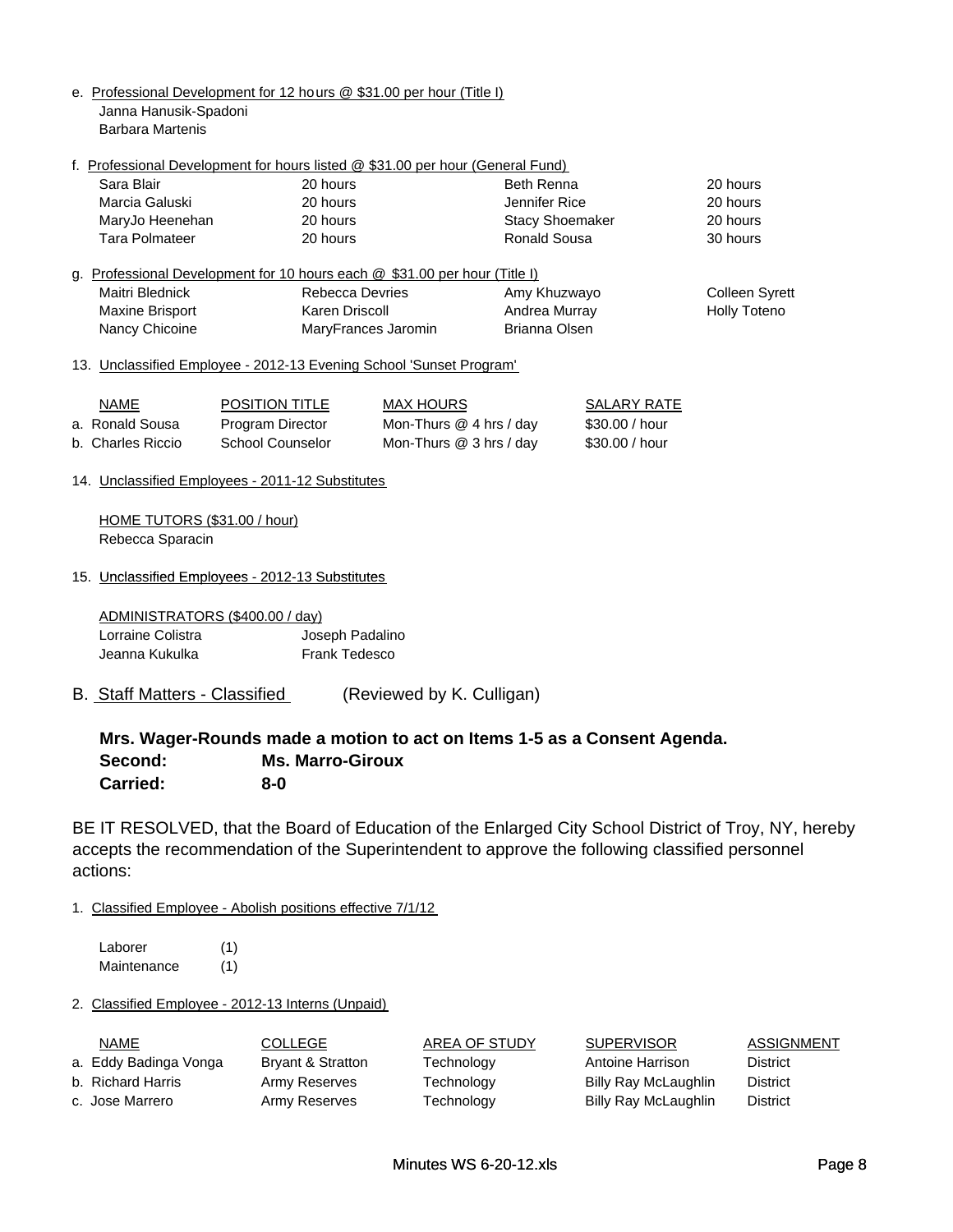3. Classified Employee - 2011 Summer Maintenance Staff

| NAME                 | <b>POSITION TITLE</b> | EFFECTIVE DATES    | MAX HRS       | SALARY RATE    |
|----------------------|-----------------------|--------------------|---------------|----------------|
| a.  Chad Harper      | Maintenance Helper    | 7/1/12 - 7/31/12   | 35 hrs / week | \$12.00 / hour |
| b. Bruce Riggins Jr. | Maintenance Helper    | $8/1/12 - 8/31/12$ | 35 hrs / week | \$12.00 / hour |

4. Classified Employee - 2011-12 Substitutes

|             | MAINTENANCE WORKER (\$11.00 / hour) |
|-------------|-------------------------------------|
| Chad Harper | Bruce Riggins Jr.                   |

#### 5. Classified Employee - 2012-13 Substitutes

| <b>NAME</b>               | <b>CLERK</b> | <b>NURSE</b> | <b>MONITOR</b> | <b>TEACHER AIDE</b> | <b>MAINT WORKER</b> |
|---------------------------|--------------|--------------|----------------|---------------------|---------------------|
|                           | (\$11 / hr)  | (\$14 / hr)  | (\$10 / hr)    | (\$10 / hr)         | (\$11 / hr)         |
| Mary Bateman              | Х            |              |                |                     |                     |
| Kathleen Degnan           | Х            |              |                | х                   |                     |
| Chad Harper               |              |              |                |                     | Χ                   |
| John Laviolette           |              |              | Χ              | х                   |                     |
| Genevieve Lockrow         |              |              |                | х                   |                     |
| Scott Mannarino           |              |              | х              |                     |                     |
| Rochelle Pringle          |              |              | X              |                     |                     |
| Bruce Riggins Jr.         |              |              |                |                     | X                   |
| Maureen Slattery          |              | x            |                |                     |                     |
| <b>Shaunte Strickland</b> |              |              |                |                     |                     |
| Francis Thompson          |              |              |                |                     | Х                   |
|                           |              |              |                |                     |                     |

X. SUPERINTENDENT'S RECOMMENDATIONS - PROGRAMS (reviewed by J. Carmello)

#### **Mrs. Wager-Rounds made a motion to act on Items 1-9 as a Consent Agenda. Second: Ms. Marro-Giroux Carried: 8-0**

## 1. Contract - CEO (21st Century Program) (Addendum I)

BE IT RESOLVED, that the Board of Education of the Enlarged City School District of Troy, hereby accepts the recommendation of the Superintendent to approve a contract with CEO for 21st Century Program to provide satellite CEO Office at Doyle Middle School from July 1, 2012 through June 30, 2013 in the amount of \$43,000 to be paid from 21st Century Grant.

2. Contract - YMCA (21st Century Program) (Addendum II)

BE IT RESOLVED, that the Board of Education of the Enlarged City School District of Troy, hereby accepts the recommendation of the Superintendent to approve a contract with YMCA for 21st Century Program and provide recreational and youth development services at YMCA, including summer program, location from July 1, 2012 through June 30, 2013 in the amount of \$37,500 for summer program and \$113,250 for school year portion to be paid from 21st Century Grant.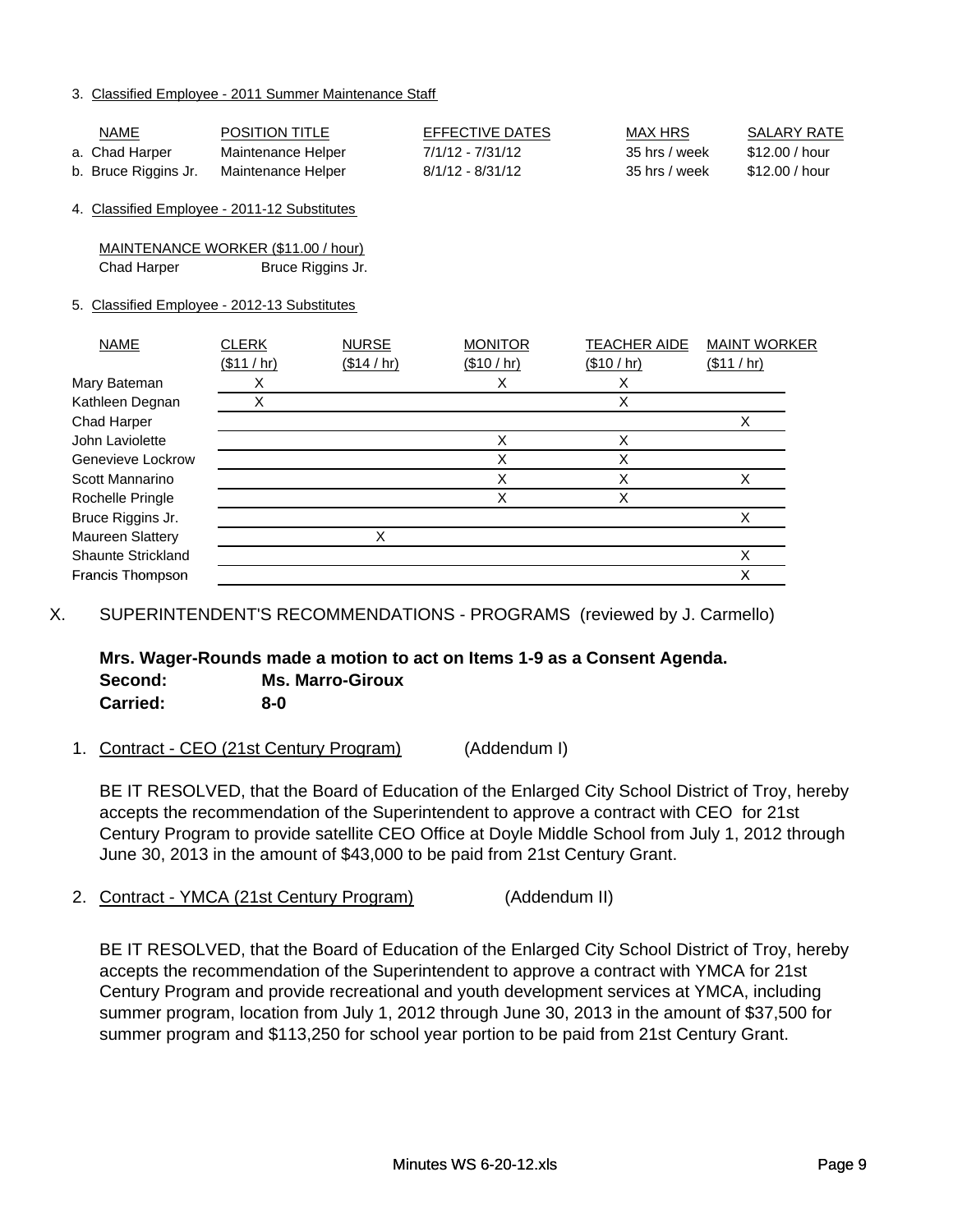## 3. Contract - The Arts Center (21st Century Program) (Addendum III)

BE IT RESOLVED, that the Board of Education of the Enlarged City School District of Troy, hereby accepts the recommendation of the Superintendent to approve a contract with The Arts Center for 21st Century Program and provide recreational and youth development services at The Arts Center location from July 1, 2012 through June 30, 2013 in the amount of *\$38,000* to be paid from 21st Century Grant.

## 4. MOU - Rensselaer County Department of Health (POD) (Addendum IV)

BE IT RESOLVED, that the Board of Education of the Enlarged City School District of Troy, hereby accepts the recommendation of the Superintendent to approve a Memorandum of Understanding with Rensselaer County Department of Health to establish Troy High School as point of dispensing (POD) of medical counter measures on an as-needed basis for a period of 1 year. There is no cost is associated with this Memorandum of Understanding.

## 5. Contract - Research Foundation of State University of New York (Addendum V)

BE IT RESOLVED, that the Board of Education of the Enlarged City School District of Troy, hereby accepts the recommendation of the Superintendent to approve a contract with The Research Foundation of State University of New York to provide professional development services for June 20, 2012 to June 29, 2012 in the amount of \$10,000 and \$50.00 per participant beyond a group of 20 to be paid from general funds.

## 6. Contract - Carole Keith (Addendum VI)

BE IT RESOLVED, that the Board of Education of the Enlarged City School District of Troy, hereby accepts the recommendation of the Superintendent to approve a contract with Carole Keith for Ready to Learn/Opening Doors Program for September 1, 2012 - June 30, 2013 in the amount of \$750.00 to be paid from Title I funds.

7. Contract - Dr. Jeanne Shub (Addendum VII)

BE IT RESOLVED, that the Board of Education of the Enlarged City School District of Troy, hereby accepts the recommendation of the Superintendent to approve a contract with Dr. Jeanne Shub for Ready to Learn/Opening Doors program for July 1, 2012 to June 30, 2013 in the amount of \$2,850.00 to be paid from Title I funds.

8. Contract - Z Score Inc. (Addendum VIII)

BE IT RESOLVED, that the Board of Education of the Enlarged City School District of Troy, hereby accepts the recommendation of the Superintendent to approve a contract with Z Scores Inc. to provide evaluation services and analysis for APR for July 1, 2012 to June 30, 2012 in the amount of \$15,000 to be paid from 21st Century Grant.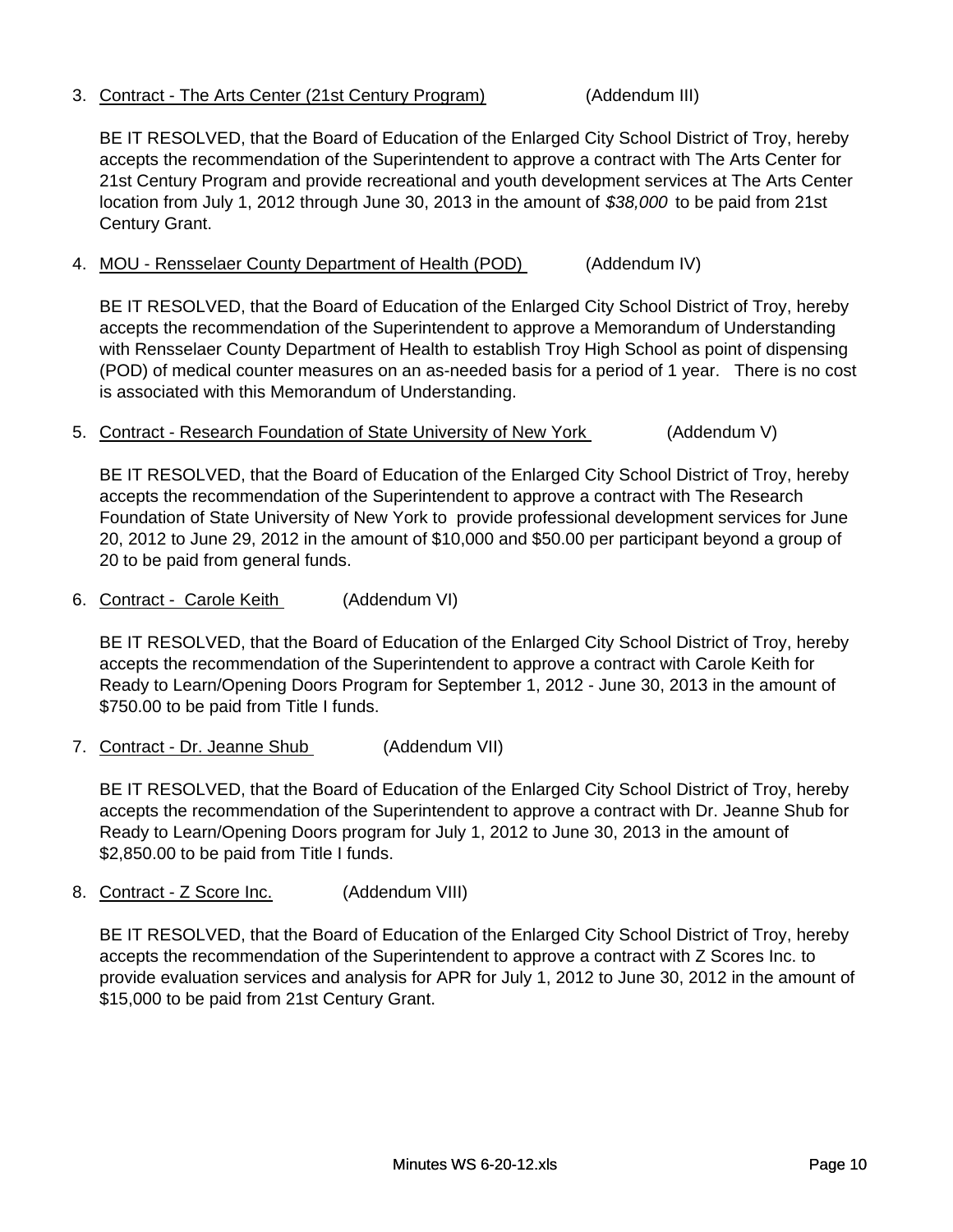#### *9. MOU - Research Foundation/Center for Autism and Related Disabilities (Addendum IX)*

*BE IT RESOLVED, that the Board of Education of the Enlarged City School District of Troy, hereby accepts the recommendation of the Superintendent to approve a Memorandum of Understanding with The Research Foundation of State University for the Center for Autism and Related Disabilities to provide professional training and technical assistance for 3-month period to establish an Autism Resource Core Team at the Troy School District. There is no cost associated with this Memorandum of Understanding.*

XI. SUPERINTENDENT'S RECOMMENDATIONS - BUSINESS FINANCE (reviewed by M. O'Neill)

**Mrs. Wager-Rounds made a motion to amend Item 1 to correct Tax Rolls amounts by \$3.40 (highlighted below).**

**Second: Ms. Marro-Giroux Mrs. Wager-Rounds made a motion to act on Items 1-8 as a Consent Agenda: Second: Ms. Marro-Giroux Carried: 8-0**

#### 1. Authorization of Tax Levy and Confirmation of Tax Rolls

WHEREAS the Board of Education has been authorized by the voters at the Annual School Meeting to raise for the current budget of the 2012-2013 school year a sum not to exceed \$33,215,857;

THEREFORE BE IT RESOLVED, that the Board fix the equalized tax rates by towns and confirm the extension of the taxes as they appear on the following described tax roll:

| <b>REAL PROPERTY TAX LEVY 2012-2013</b> | 33,215,784.87  |
|-----------------------------------------|----------------|
| <b>ASSESSED VALUES</b>                  |                |
| -TROY                                   | 186, 361, 695  |
| -BRUNSWICK                              | 79,811,735     |
| <b>EQUALIZATION RATES</b>               |                |
| -TROY                                   | 0.1400         |
| -BRUNSWICK                              | 0.2581         |
| <b>TRUE VALUES</b>                      |                |
| -TROY                                   | 1,331,154,964  |
| -BRUNSWICK                              | 309,227,954    |
| -TOTAL TRUE VALUE                       | 1,640,382,919  |
| <b>PROPORTIONS</b>                      | 0.81114903     |
| -TROY PROPORTION                        | 0.18850961     |
| -BRUNSWICK PROPORTION                   |                |
| TAX LEVY BY TOWN                        |                |
| -TROY PROPORTION                        | 26,950,883.06  |
| -BRUNSWICK PROPORTION                   | 626,489,901.81 |
|                                         | 33,215,784.87  |
| <b>TAX RATES</b>                        |                |
| -TROY                                   | 144.616        |
| -BRUNSWICK                              | 78.496         |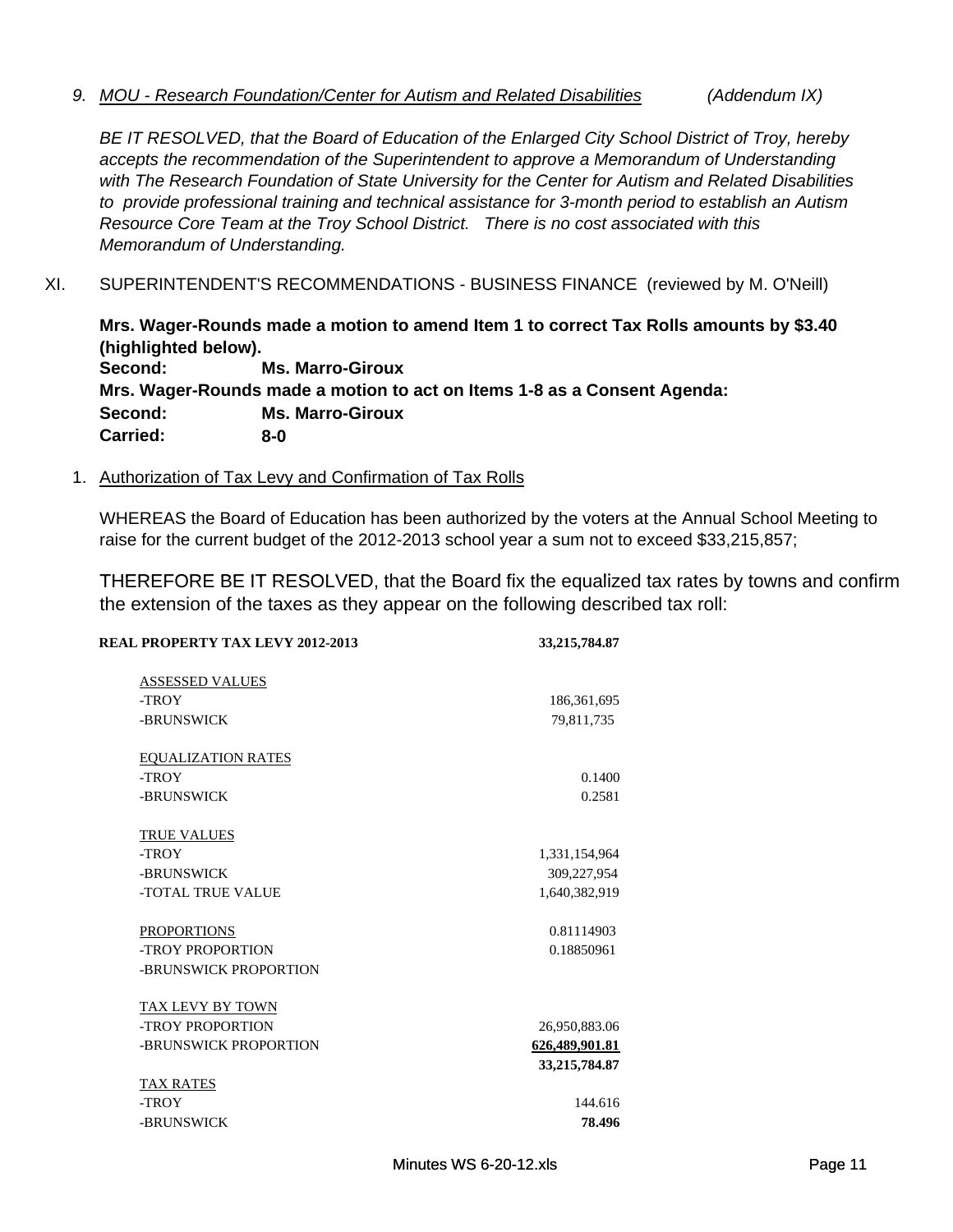AND BE IT HEREBY DIRECTED THAT the tax warrant of this Board, duly signed shall be affixed to the above-described tax rolls authorizing the collection of said taxes to begin July 1, 2012 and end February 28, 2013 giving the tax warrant an effective period of 243 days at the expiration of which time the tax collector shall make an accounting in writing to the Board;

AND BE IT FURTHER DIRECTED, that the tax warrants shall provide for payment of taxes in installments, at the option of the taxpayers, as follows:

a. Installment #1 – 50% of total taxes shall be due on or before July 31, 2012. Delinquent taxes penalties will be as follows:

| July 1 - July 31         | $0.00\%$ | November 1-November 30 | 4.00%    |
|--------------------------|----------|------------------------|----------|
| August 1-August 31       | 1.00%    | December 1-December 31 | 5.00%    |
| September 1-September 30 | 2.00%    | January 1-January 31   | $6.00\%$ |
| October 1-October 31     | 3.00%    | February 1-February 28 | 7.00%    |

b. Installment #2 – 50% of total taxes shall be due on or before January 31, 2013. Delinquent taxes penalties will be as follows:

February 1-February 28 *1.00%*

2. Services Agreement - The Omni Group (Addendum X)

2. Services Agreement - The Omni Group (Addendum X)<br>
BE IT RESOLVED, that the Board of Education of the Enlarged City<br>
accepts the recommendation of the Superintendent to approve a Ser<br>
Omni Group for services during acade BE IT RESOLVED, that the Board of Education of the Enlarged City School District of Troy, hereby accepts the recommendation of the Superintendent to approve a Services Agreement with The Omni Group for services during academic school year 2012-13 in the amount of \$8,710.00 to be paid from general funds.

BE IT RESOLVED, that the Board of Education of the Enlarged City School District of Troy, hereby accepts the recommendation of the Superintendent to approve an Intermunicipal Agreement with Lansingburgh Central School District for sharing a Coordinator of Transportation July 1, 2012 to June 30, 2014.

4. Transportation Contract Extensions - Star & Strand (Addendum XII)

BE IT RESOLVED, that the Board of Education of the Enlarged City School District of Troy, hereby accepts the recommendation of the Superintendent to approve contract extensions with Star & Strand for transportation services as follows:

Summer School 2012 School Year 2012-13

5. Transportation Contract Extensions - Durham School Services (Addendum XIII)

BE IT RESOLVED, that the Board of Education of the Enlarged City School District of Troy, hereby accepts the recommendation of the Superintendent to approve contract extensions with Durham School Services for transportation services as follows: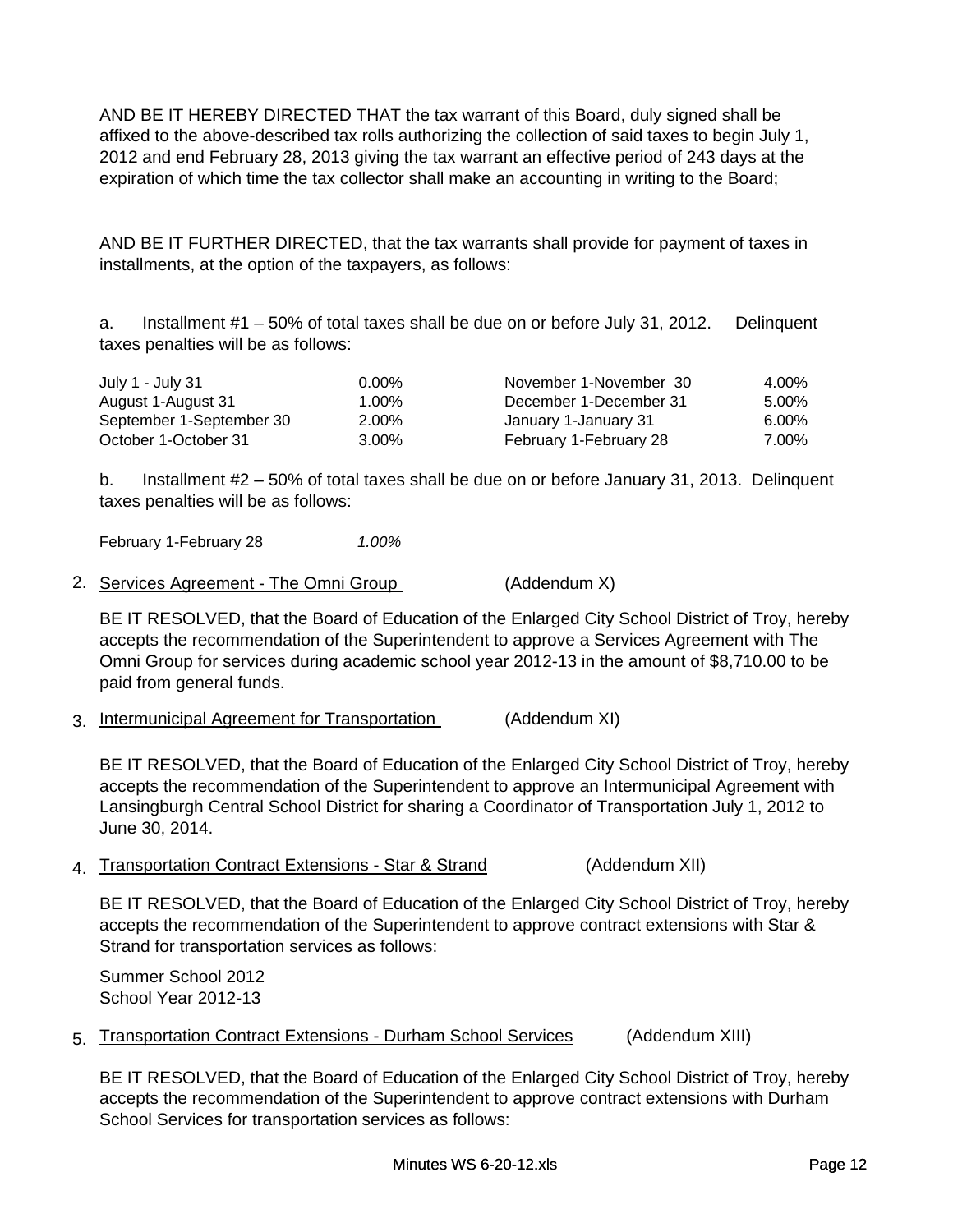Athletics 2012-13 Field Trips 2012-13 Summer School 2012 School Year 2012-13

#### 6. Change Orders - Capital Project

BE IT RESOLVED, that the Board of Education, upon the recommendation of the Superintendent, hereby approves the following change orders as follows:

| Contractor   | Change Order | Amount      |          |
|--------------|--------------|-------------|----------|
| Danair, Inc. | AA-01        | \$2,300.00  | (credit) |
| Danair, Inc. | AA-02        | \$44,064.00 |          |
| Danair, Inc. | AA-03        | \$11,509.00 |          |

#### 7. Final Payments - Capital Project

BE IT RESOLVED, that the Board of Education, upon the recommendation of the Superintendent, hereby approves the following final payments as follows:

| Contractor                            | Amount      |
|---------------------------------------|-------------|
| <b>Energy Management Technologies</b> | \$12,466.93 |

#### 8. Donations

BE IT RESOLVED, that the Board of Education, upon the recommendation of the Superintendent, hereby accepts the following donations:

| Donor                | Purpose                           | <b>Amount</b> |
|----------------------|-----------------------------------|---------------|
| PS18 - Abra Bentley  | Bus/field trip - Grade 1          | \$55.00       |
| PS16 - K. Giacchetta | Field Trip/Russell Sage - Grade 1 | \$279.00      |
| PS14 - PTA           | <b>Bus/Great Escape - Grade 5</b> | \$136.75      |
| PS18 - PTA           | Bus/USS Slater - Grade 5          | \$55.00       |
| PS18 - PTA           | Bus/field trip                    | \$55.00       |

#### XII. BOARD RESOLUTIONS

**Mrs. Wager-Rounds made a motion to approve Item 1. Second: Ms. Marro-Giroux Carried: 8-0**

1. Interim Superintendent's Agreement (Addendum XIV)

BE IT RESOLVED that the Board of Education of the Enlarged City School District of Troy hereby approves the Interim Superintendent Agreement with Dr. Brian F. Howard attached hereto for the term beginning on July 1, 2012 and ending on June 30, 2013.

**Mrs. Wager-Rounds made a motion to pull Item 2 (APPR Litigation). Second: Mr. Mayo Carried: 8-0**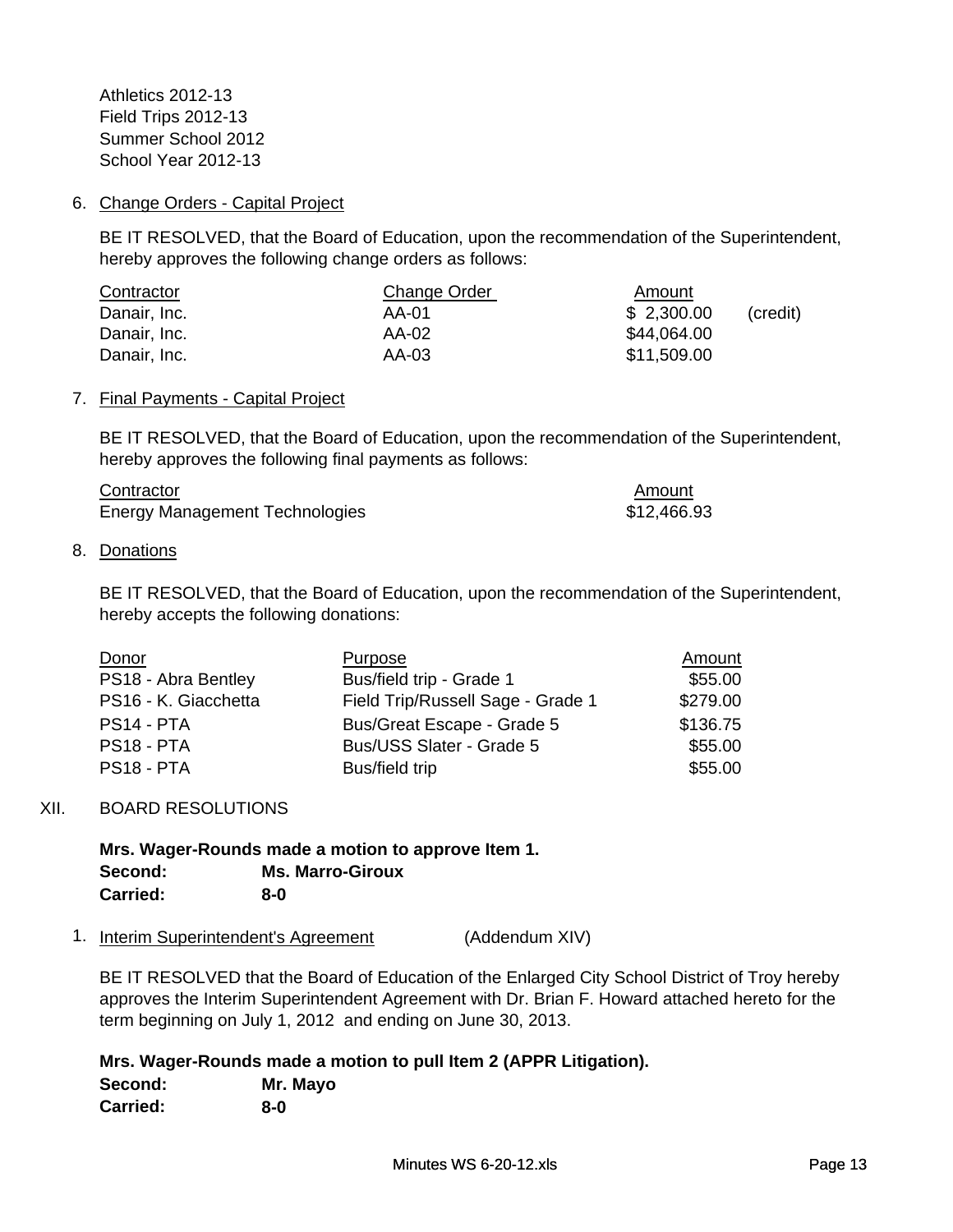## **2. Approval for APPR Litigation (PULLED)**

WHEREAS, the Board of Education hereby deems it necessary to seek judicial review of and/or challenge requirements of the New York State Education Department and New York Commissioner of Education with respect to the Annual Professional Performance Review of teachers and principals.

NOW THEREFORE BE IT RESOLVED, that the Board of Education authorizes its attorneys, Guercio & Guercio, LLP, to commence legal action and /or proceedings on a cooperative basis with other education institutions against the New York State Education Department, the New York State Commissioner of Education and proper parties, if any.

#### XIII. FUTURE MEETINGS

July 3rd meetings will begin with Executive Session at 6:00 pm.

- 1. July 3, 2012 changed to 6:30 pm (PS 1) Re-organization Meeting and Business Meeting
- 2. July 18, 2012 at 6:00 pm (PS 1) Workshop
- 3. August 1, 2012 at 7:00 pm (PS 1) Business Meeting
- 4. September 5, 2012 at 7:00 pm (PS 1) Business Meeting

#### XIV. OTHER BUSINESS

Mrs. Wager-Rounds thanked Mary Marro-Giroux for her hard work and her help in moving the Mrs. Wager Rounds thanked Mary Marro Giroux for her hard work and her help in moving the District forward.

Ms. Marro-Giroux made the following statement:

When I first came on the Board, I had a discussion with an employee and said we may not always agree but I look forward to working with you. This person asked why we would not agree if both of us wanted what was best for children. Unfortunately what is best for children is not always clear.

Since I have been in this position, I have debated with many on what is best for our children. What is clear is that we need accountability in our system. The Board has to make difficult decisions without having all the information we would like, such as the budget without always knowing our state funding. It takes years to see if our decisions were correct. It is clear that we need accountability in our system. We have spent three years trying to turn the District around to provide good leadership. Accountability has to start at the top, beginning with the Board of Education. We need to be self-reflective. What is best for children must be the deciding factor. Personal conflicts must be set aside for what is best for the District. We must hold ourselves accountable before we can hold staff accountable. Evaluations must be done timely. We are here to teach about academics and socialization. All staff are role models to our students.

It is my opinion that we should reconfigure our schools to be grade level and provide horizontal alignment. It would not be easy but it would be best for our children and the taxpayers. It would be best for Troy as a whole. In closing, I am proud to have worked with our faculty and staff during these past three years and look forward to working with you in the future.